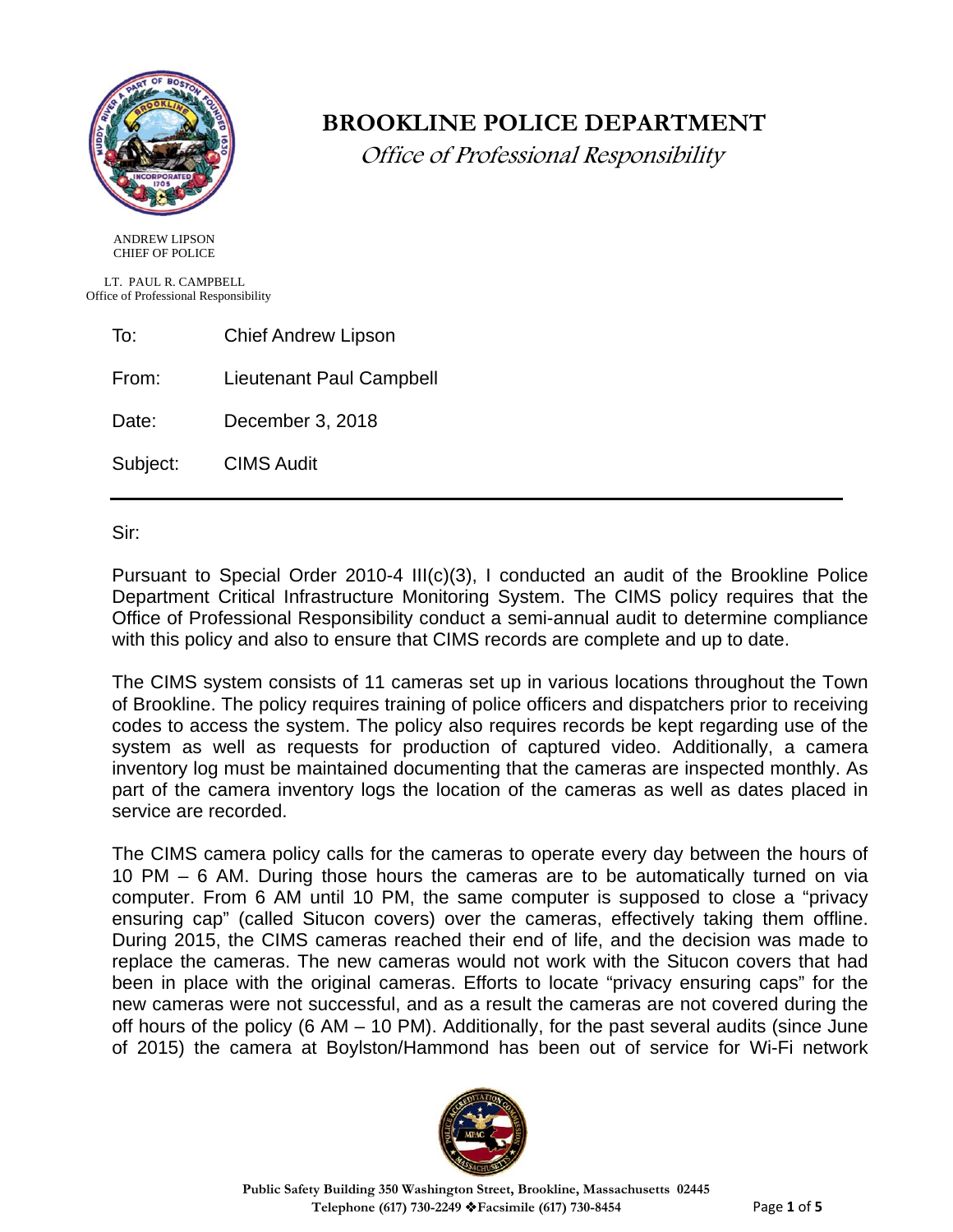issues. This has now been addressed and as of September 2018 that camera is back up and running. At the present time all 11 CIMS cameras are up and running. All of the cameras operate without covers, and as such all cameras operate 24 hours a day. This has been the case since 2015, and been reported in numerous prior audits.

I have confirmed with the Technology Division that video recordings are retained for 14 days, at which point the recordings are overwritten. We have operated on this schedule since CIMS was implemented. My reading of the law is that we are likely in violation of the Municipal Retention Schedule for digital recordings, which should be held for 1 month (Municipal Records Retention Schedule - Schedule number 01.007 – "Audio/Visual tape or Digital Recordings, security and surveillance tapes – retain 1 month"). I would suggest we consider retaining the video for 30 days as opposed to the current 14 day schedule. Special Order 2010-4 Section V provides for this, specifically stating that CIMS recordings are to be retained for fourteen days "unless otherwise required by the evidence policy, by court order, or by law." Officer Scott Wilder has told me that we currently have the storage space to retain the video for 30 days, so if we were to change this it would require no hardware upgrades. It simply requires a change to the scheduling in the software. As I believe we are currently in violation of the law, I recommend this change be implemented.

### Video Recording Production Requests

The Technology Division maintains a log documenting each request made for a copy of a video captured by the CIMS cameras. Requests for video are submitted to Officer Scott Wilder, who retains a hard copy of each request. Additionally he logs data associated with the request, including date/time of incident, type of incident, location, case # if applicable, date request filled and any additional remarks to explain the nature of the request.

I inspected this log and determined it to be organized and up to date. Since July 1, 2018 there have been 18 requests for production of video captured by the CIMS camera system. 17 of these video requests were made by law enforcement personnel for law enforcement reasons, while 1 request was a public records request. The sole public records request was related to a motor vehicle crash, however this could not be filled as the camera did not capture the incident.

Of the 18 total requests for video, 10 were actually accommodated. The remaining requests were not filled because the cameras did not record any video of value.

| Date of Incident | <b>Time of Incident</b> | <b>Type of Incident</b> | <b>Turned Over To</b>   |
|------------------|-------------------------|-------------------------|-------------------------|
| 7/8/2018         | 1630 hrs                | stolen bait bike        | $N/A$ – camera pointing |
|                  |                         |                         | in the wrong direction  |
| 7/10/2018        | 0135 hrs                | Investigation           |                         |
|                  |                         |                         | Evidence                |
| 7/11/2018        | 1845 hrs                | MV Crash                |                         |
|                  |                         |                         | Evidence                |

Below is a list of the CIMS camera video requests for this audit period.

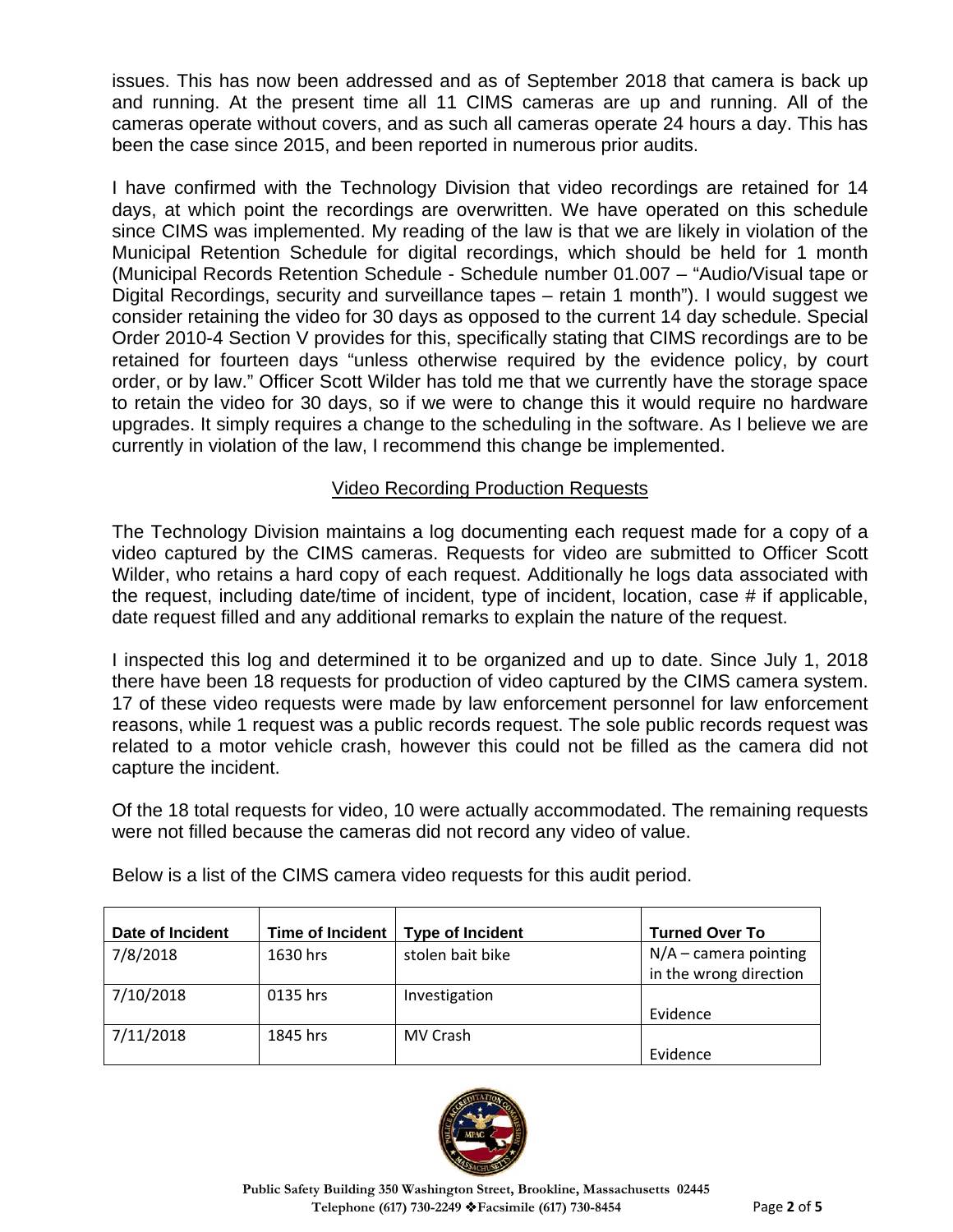| 7/25/2018  | 1545 hrs      | Larceny of scooter       |                        |
|------------|---------------|--------------------------|------------------------|
|            |               |                          | Evidence               |
|            |               |                          | $N/A$ – camera not in  |
| 8/12/2018  | 0430 hrs      | Indecent A&B             | position to view       |
|            |               |                          | incident               |
| 8/13/2018  | 1033 hrs      | Larceny                  | N/A - Not in view of   |
|            |               |                          | camera                 |
|            |               |                          | Computer room          |
| 8/16/2018  | 1312 hrs      | MV crash 3 vehicles      | evidence               |
|            |               |                          | Computer Room          |
| 8/13/2018  | 0649 hrs      | MV crash                 | Evidence               |
| 8/16/2018  | 0500 hrs      | A&B                      | Detective Lacy         |
| 8/19/2018  | 1215 hrs      | MV Crash                 | $N/A - Not$ in view of |
|            |               |                          | camera                 |
|            |               |                          | N/A Public Records     |
| 8/19/2018  | 1215 hrs      | MV Crash                 | Request - Not in view  |
|            |               |                          | of camera              |
| 9/1/2018   | 0755 hrs      | MV Crash                 | $N/A - Not$ in view of |
|            |               |                          | camera                 |
|            |               |                          | Computer Room          |
| 9/17/2018  | 0530-0545 hrs | Hit & Run Bicycle        | Evidence               |
| 10/7/2018  | 0315 hrs      | OUIL                     | Evidence               |
| 10/10/2018 | 0020 hrs      | stolen motorcycle        | Evidence               |
| 10/17/2018 | 1010 hrs      | <b>Pedestrian Struck</b> | Evidence               |
| 10/29/2018 | 2140 hrs      | Indecent A&B             | $N/A - Not$ in view of |
|            |               |                          | camera                 |
| 11/19/2018 | 1205 hrs      | Runaway                  | N/A - Not in view of   |
|            |               |                          | camera                 |

## Camera Inventory and Inspection

Under the policy it is required that the camera system be inspected monthly by the Technology Division. Additionally the Technology Division must maintain a log inventorying all cameras in service, including the date each camera is placed in service, location, inspection dates, maintenance/repair history and specific activities being monitored if any.

The log detailing this information is kept in the Larimore property system. A separate log is maintained for each camera. The information contained in the logs is complete and easily accessible. I checked the logs and found the information to be clear and up to date. The

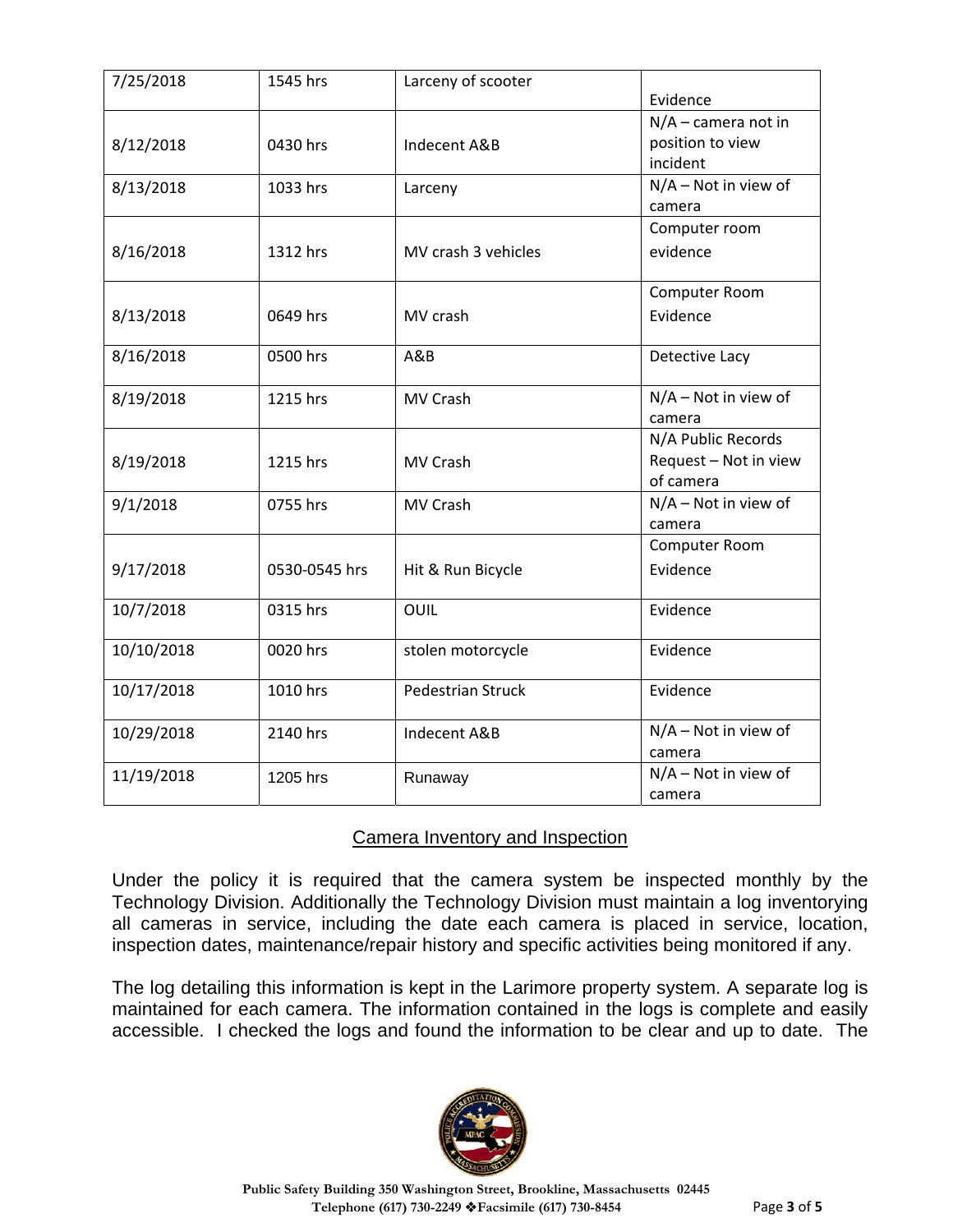cameras have been inspected as required. Where issues were discovered they were noted in the inspections as well as the repairs undertaken to correct these issues.

## Certification/Training

Prior to receiving an access code to operate the CIMS camera system, Department Employees are required to receive a copy of the policy for the CIMS cameras. Employees must also receive training in the policy, with a focus on impermissible uses. Once this is done, employees then sign a certification that they have received and read the Special Order regarding the CIMS camera system (S.O. 2010-4).

This certification/training component of the Special Order is being adhered to. Department personnel have all been provided a copy of the policy. Additionally, the policy is available to all department personnel at any time via the department's online file storage system. The entire department was trained in the camera system and impermissible uses at the time the cameras were installed. CIMS policy training is provided to new hires prior to their being provided an access code to the system. Signed certifications are maintained within the training division. A training notebook with all certifications was readily available, and as new employees are hired their certifications are added to the notebook for review. I verified that the newest dispatchers have all been trained, and confirmed that they have signed certifications documenting that they have received training pursuant to SO 2010-4. Within the last 3 months we have hired 16 new police Officers. All of these new officers have been trained as well. These officers have signed the same certifications which have also been added to the training notebook.

#### Complaints/Misuse

There have been no complaints, either internal or external related to use of the CIMS camera system. Since the inception of the CIMS network, there has never been an allegation of impermissible use of any of the equipment.

#### **Conclusion**

Based on my audit the cameras are being used lawfully and for appropriate purposes. The camera records are being maintained and are up to date and organized. Officers are being educated on the policy regarding the use and impermissible uses of the CIMS camera system, and after reviewing these policies they sign a certificate acknowledging they have been trained regarding the CIMS camera system. These training records are being properly maintained and updated. The CIMS camera system is not in compliance with the CIMS policy regarding the privacy ensuring caps, which is something that is well-known. The cameras record 24 hours a day. This fact has been reported in my previous audits, has been discussed by the Brookline Select Board at their meetings, and has also been reported in the Brookline Tab. We do not use the Situcon covers any longer and have not used them in several years. At the current time the policy still includes language regarding the physical covering of the cameras. This language in the policy is outdated and at some